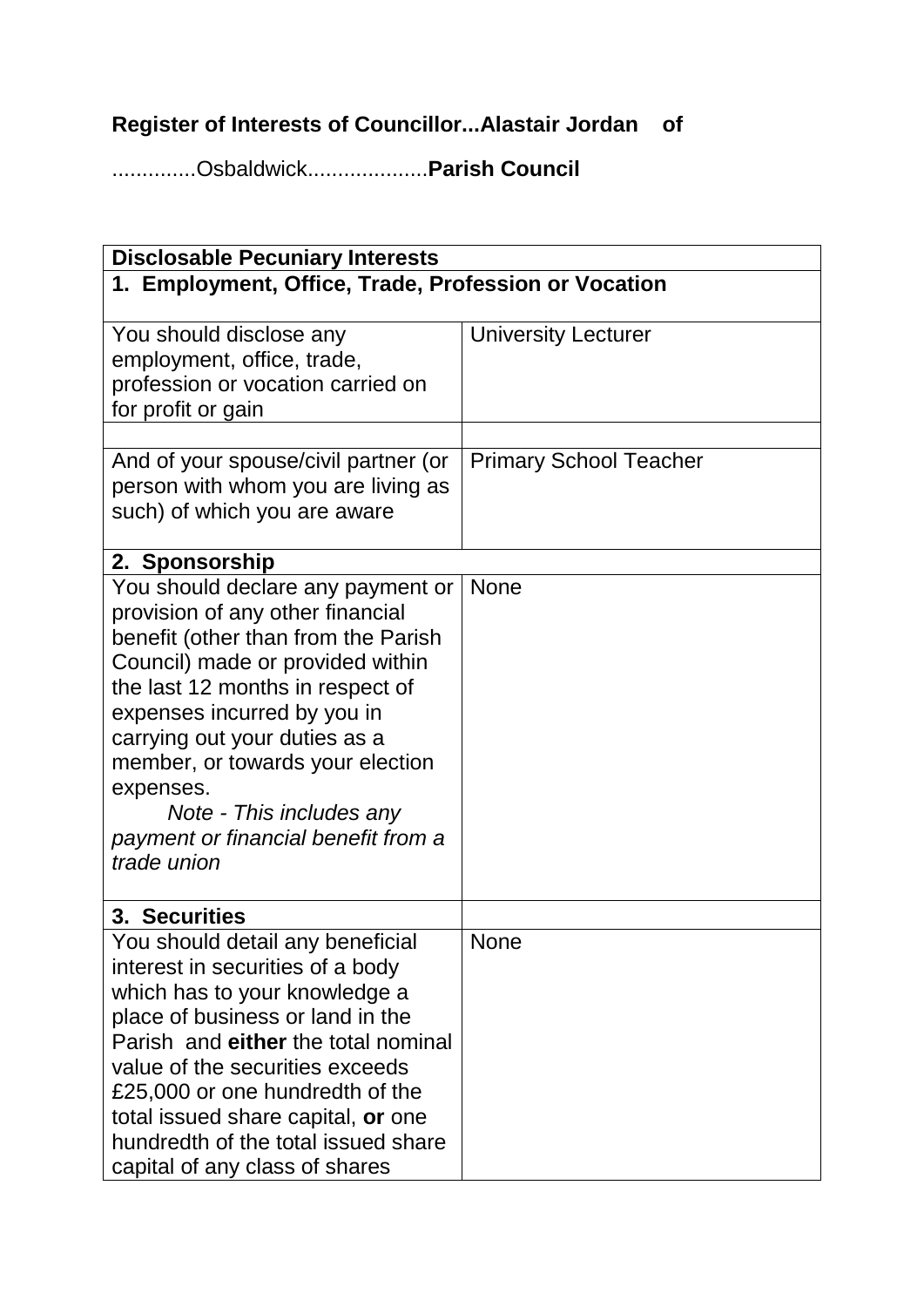| issued.                                                                                                                                                                                                                                                                                                                                                                                                                                                     |                                   |
|-------------------------------------------------------------------------------------------------------------------------------------------------------------------------------------------------------------------------------------------------------------------------------------------------------------------------------------------------------------------------------------------------------------------------------------------------------------|-----------------------------------|
| "Securities" does not include<br>building society accounts but<br>includes securities of all other<br>descriptions such as shares,<br>debentures, stock, loan stock and<br>units of a collective investment<br>scheme                                                                                                                                                                                                                                       |                                   |
|                                                                                                                                                                                                                                                                                                                                                                                                                                                             |                                   |
| And of your spouse/civil partner (or<br>person with whom you are living as<br>such) of which you are aware                                                                                                                                                                                                                                                                                                                                                  | <b>None</b>                       |
|                                                                                                                                                                                                                                                                                                                                                                                                                                                             |                                   |
| 4. Contracts                                                                                                                                                                                                                                                                                                                                                                                                                                                |                                   |
| You should detail any current<br>undischarged contract made<br>between you, or a body in which<br>you have a beneficial interest, and<br>the Council under which goods or<br>services are to be provided or<br>works are to be executed<br>You have a beneficial interest in a<br>body which is a firm in which you<br>are a partner or a body corporate<br>of which you are a director, or in<br>the securities of which you have a<br>beneficial interest | <b>None</b>                       |
|                                                                                                                                                                                                                                                                                                                                                                                                                                                             |                                   |
| And of your spouse/civil partner (or<br>person with whom you are living as<br>such) of which you are aware                                                                                                                                                                                                                                                                                                                                                  | <b>None</b>                       |
|                                                                                                                                                                                                                                                                                                                                                                                                                                                             |                                   |
| 5. Land, Licences and Corporate Tenancies                                                                                                                                                                                                                                                                                                                                                                                                                   |                                   |
| Land                                                                                                                                                                                                                                                                                                                                                                                                                                                        | Home:                             |
| You should detail any beneficial<br>interest in land within the Parish<br>(excluding any easement, or right<br>in or over land which does not                                                                                                                                                                                                                                                                                                               | 12 Wydale Road<br><b>YO10 3PG</b> |